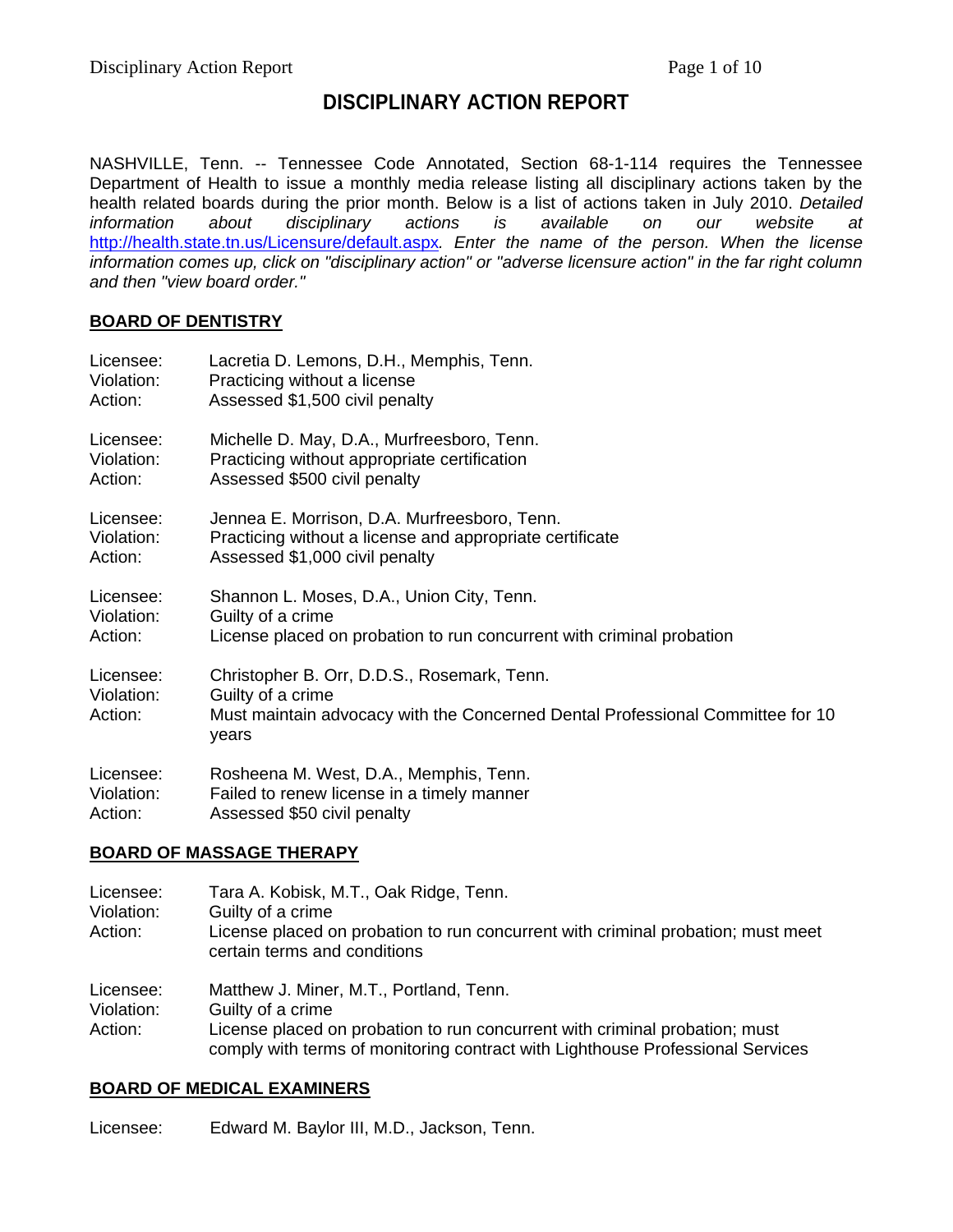|                                    | Page 2 of 10<br><b>Disciplinary Action Report</b>                                                                                                                                                                                                               |  |
|------------------------------------|-----------------------------------------------------------------------------------------------------------------------------------------------------------------------------------------------------------------------------------------------------------------|--|
| Violation:<br>Action:              | Failure to maintain accurate patient records<br>License reprimanded; must submit 10 hours of American Medical Association type<br>one continuing education for five years                                                                                       |  |
| Licensee:<br>Violation:<br>Action: | Ken Berry, M.D., Camden, Tenn.<br>Misleading advertising<br>License reprimanded; assessed \$7,500 civil penalty, plus costs                                                                                                                                     |  |
| Licensee:<br>Violation:<br>Action: | Jerry N. Campbell, M.D., Murfreesboro, Tenn.<br>Failed to properly maintain sufficient continuing education credits<br>Assessed \$1,600 civil penalty; must submit 40 continuing education credits within<br>180 days and an additional 10 hrs within two years |  |
| Licensee:<br>Violation:<br>Action: | Settimio Castellani, M.D., Madison, Tenn.<br>Engaging in sexual activity with patients<br>License permanently revoked; assessed costs                                                                                                                           |  |
| Licensee:<br>Violation:<br>Action: | Jan A. DeWitt, M.D., Johnson City, Tenn.<br>Action taken by the state of Kentucky<br>License reprimanded; assessed costs                                                                                                                                        |  |
| Licensee:<br>Violation:<br>Action: | Cyrus C. Erickson, III, M.D., Franklin, Tenn.<br>Personal misuse of drugs<br>License suspended for 90 days; must meet certain terms and conditions,<br>assessed costs                                                                                           |  |
| Licensee:<br>Violation:<br>Action: | Jack K. Gray, Jr., M.D., Norman, Okla.<br>Action taken by the state of Florida<br>License voluntarily surrendered/revoked; assessed costs                                                                                                                       |  |
| Licensee:<br>Violation:<br>Action: | Kent A. Grotefendt, M.D., Chattanooga, Tenn.<br>Failed to document treatment to justify dosages of controlled substances<br>License placed on probation for five years; must meet certain terms and<br>conditions; assessed \$10,000 civil penalty, plus costs  |  |
| Licensee:<br>Violation:<br>Action: | William H. Hughes, M.D., Brentwood, Tenn.<br>Guilty of a crime<br>License revoked; assessed costs                                                                                                                                                               |  |
| Licensee:<br>Violation:<br>Action: | Clarence L. Jones, M.D., Cookeville, Tenn.<br>Failed to document treatment to justify dosages of controlled substances<br>License placed on probation of five years; must meet certain terms and conditions;<br>assessed costs                                  |  |
| Licensee:<br>Violation:<br>Action: | Deborah Wen-Yee Mark, M.D., Mount Juliet, Tenn.<br>Practitioner agreed that if charges in July 12, 2010 indictment were proven, it<br>would constitute a violation of T.C.A. $\S$ 63-6-214(b)(2)<br>License suspended                                           |  |
| Licensee:<br>Violation:<br>Action: | Bruce H. Marko, M.D., Charlotte, N.C.<br>Action taken by the state of North Carolina<br>License reprimanded; assessed costs                                                                                                                                     |  |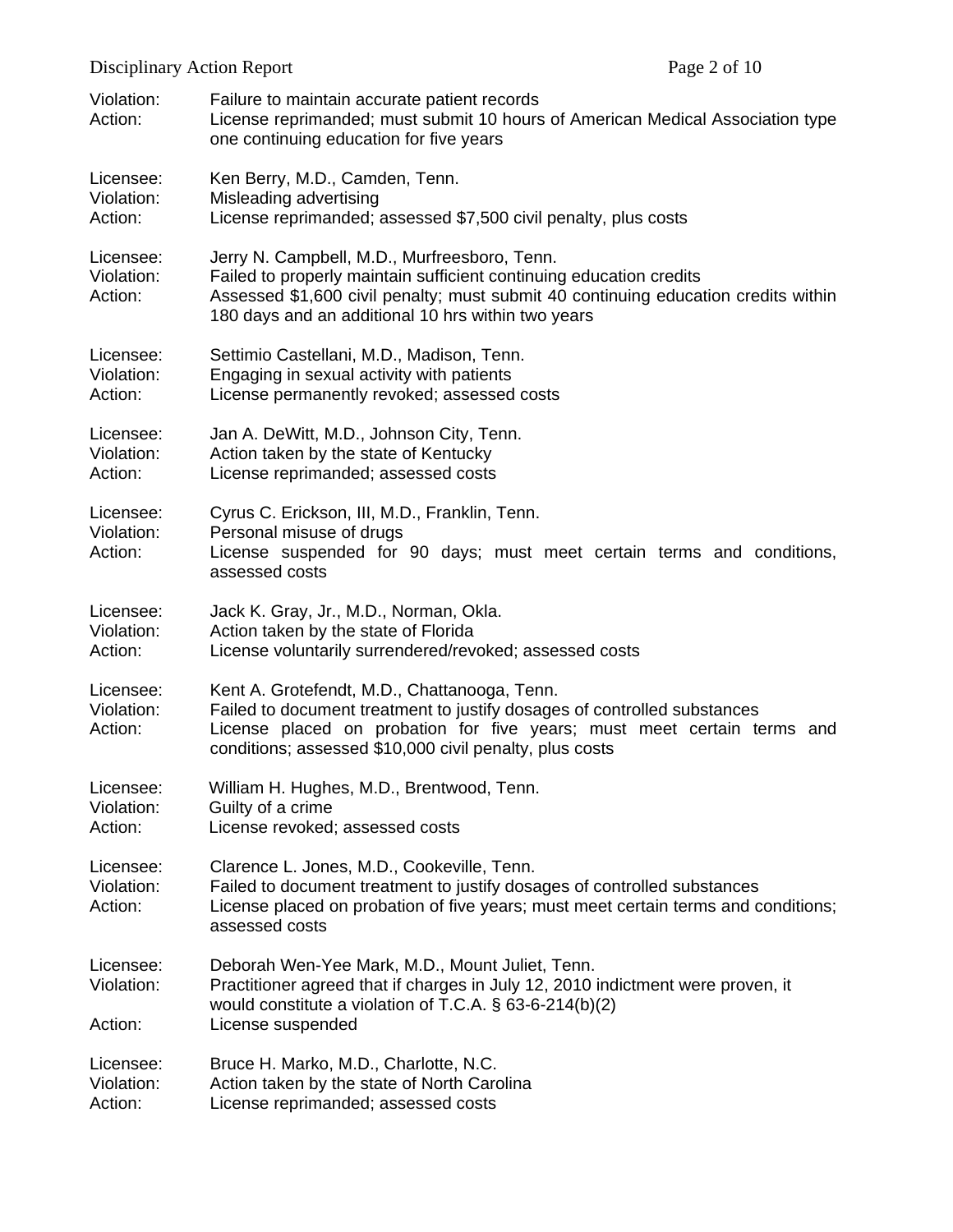Disciplinary Action Report Page 3 of 10

| Licensee:<br>Violation:<br>Action: | Howard B. McNeeley, M.D., Clinton, Tenn.<br>Inappropriate prescribing<br>License reprimanded; assessed costs                                         |
|------------------------------------|------------------------------------------------------------------------------------------------------------------------------------------------------|
|                                    |                                                                                                                                                      |
| Licensee:                          | John J. Tasker, M.D., Kingsport, Tenn.                                                                                                               |
| Violation:                         | Dispensing, prescribing or otherwise distributing controlled substances not<br>medically necessary, advisable or justified for a diagnosed condition |
| Action:                            | License placed on probation for five years; must meet certain terms and<br>conditions; assessed \$7,500 civil penalty, plus costs                    |
| Licensee:                          | Tommy C. Thompson, M.D., Memphis, Tenn.                                                                                                              |
| Violation:                         | Failed to provide patient records as requested                                                                                                       |
| Action:                            | License reprimanded; assessed costs                                                                                                                  |

## **BOARD OF MEDICAL EXAMINERS COMMITTEE ON PHYSICIAN ASSISTANTS**

| Licensee:  | Justin L. Turner, PA-C, Smyrna, Tenn.                                                     |
|------------|-------------------------------------------------------------------------------------------|
| Violation: | Misuse of alcohol, narcotics, controlled substances or other drugs or stimulants          |
| Action:    | License suspended for 180 days; must meet certain terms and conditions;<br>assessed costs |
|            |                                                                                           |

# **BOARD OF MEDICAL LABORATORY**

| Licensee:  | Ronald J. Lessard, M.L.P., Memphis, Tenn.                 |
|------------|-----------------------------------------------------------|
| Violation: | Violation of board order                                  |
| Action:    | License suspended; must meet certain terms and conditions |

## **BOARD OF NURSING**

| Licensee:               | Angela D. Ayers, L.P.N., Andersonville, Tenn.                                                                                                                            |
|-------------------------|--------------------------------------------------------------------------------------------------------------------------------------------------------------------------|
| Violation:              | Removal of controlled substances without authorization                                                                                                                   |
| Action:                 | License suspended; must meet certain terms and conditions                                                                                                                |
| Licensee:               | Rebecca Barlow, R.N., Celina, Tenn.                                                                                                                                      |
| Violation:              | Removal of controlled substances without authorization                                                                                                                   |
| Action:                 | License suspended; must meet certain terms and conditions                                                                                                                |
| Licensee:               | Twanda Blakes, L.P.N., Chattanooga, Tenn.                                                                                                                                |
| Violation:              | Guilty of a crime                                                                                                                                                        |
| Action:                 | License revoked; assessed \$1,000 civil penalty, plus costs                                                                                                              |
| Licensee:               | Jaye Brooke, L.P.N., Loudon, Tenn.                                                                                                                                       |
| Violation:              | Violation of board order                                                                                                                                                 |
| Action:                 | License revoked; assessed \$1,000 civil penalty, plus costs                                                                                                              |
| Licensee:<br>Violation: | Patricia A. Chavez, L.P.N., McMinnville, Tenn.<br>Removal of controlled substance without authorization from licensed prescriber;<br>failed to maintain accurate records |
| Action:                 | License suspended; must meet certain terms and conditions; assessed \$4,000 civil<br>penalty, plus costs                                                                 |
| Licensee:               | Carie B. Daniel, R.N., Cordova, Tenn.                                                                                                                                    |
| Violation:              | Working while impaired                                                                                                                                                   |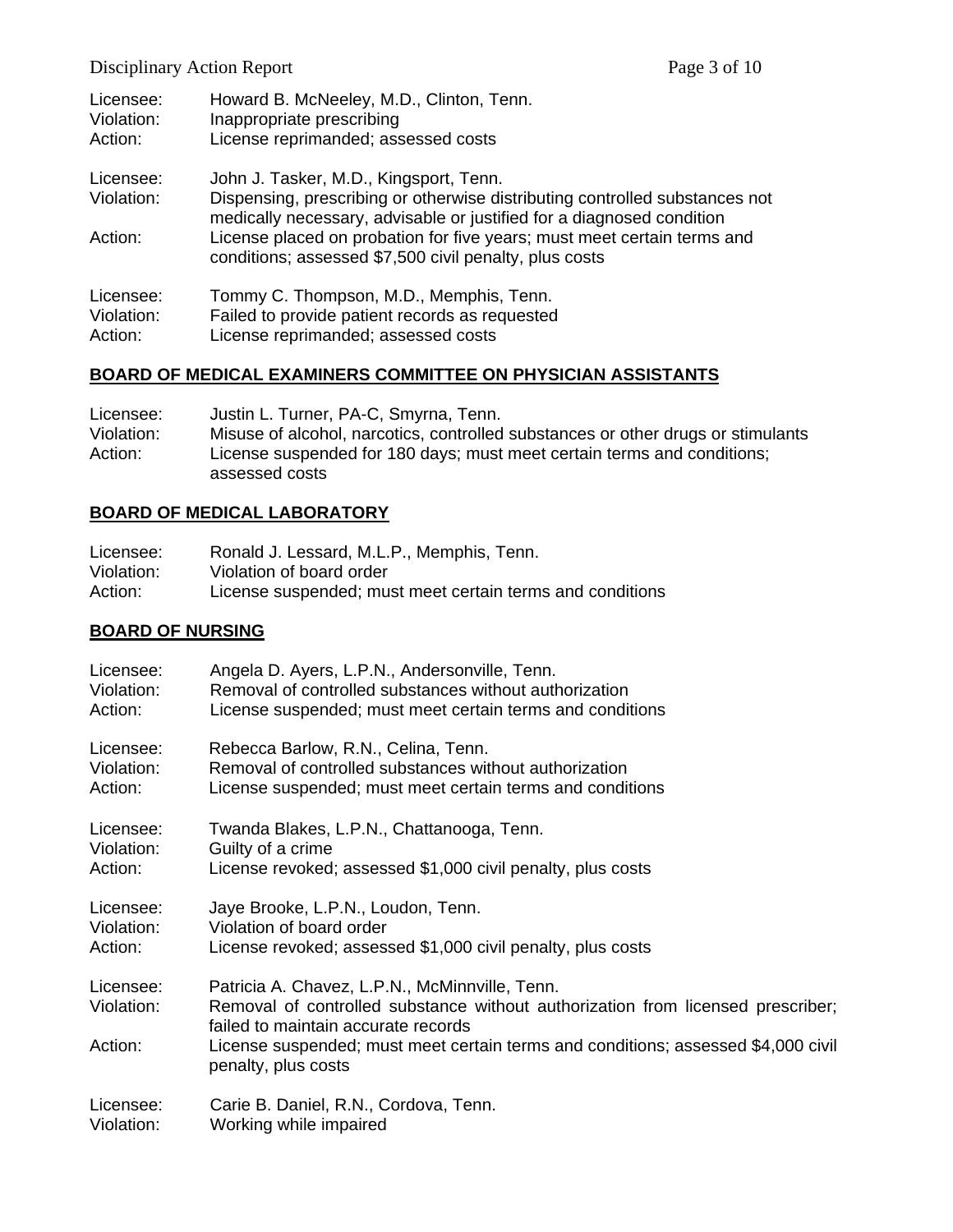| Disciplinary Action Report         |                                                                                                                                                                                                                                              | Page 4 of 10 |
|------------------------------------|----------------------------------------------------------------------------------------------------------------------------------------------------------------------------------------------------------------------------------------------|--------------|
| Action:                            | License suspended; must meet certain terms and conditions; assessed \$1,000<br>civil penalty, plus costs                                                                                                                                     |              |
| Licensee:<br>Violation:<br>Action: | Latanya N. Gallow, R.N., Maryville, Tenn.<br>Impersonating another licensed practitioner<br>License placed on probation to run concurrent with monitoring contract already in<br>place with the Tennessee Professional Assistance Program    |              |
| Licensee:<br>Violation:<br>Action: | Sharon Goats, L.P.N., Pulaski, Tenn.<br>Working while impaired<br>License suspended; must meet certain terms and conditions                                                                                                                  |              |
| Licensee:<br>Violation:<br>Action: | Denese M. Gooch, L.P.N., Halls, Tenn.<br>Patient neglect and abandonment<br>License revoked                                                                                                                                                  |              |
| Licensee:<br>Violation:<br>Action: | Jennifer Goodwin, R.N., Maryville, Tenn.<br>Removal of narcotics without authorization<br>License placed on probation to run concurrent with monitoring contract already in<br>place with the Tennessee Professional Assistance Program      |              |
| Licensee:<br>Violation:<br>Action: | Andrew Griffith, L.P.N., Church Hill, Tenn.<br>Removal of controlled substances without authorization from a licensed prescriber<br>License suspended; must meet certain terms and conditions; assessed \$1,000<br>civil penalty, plus costs |              |
| Licensee:<br>Violation:<br>Action: | Melissa Green, L.P.N., Farner, Tenn.<br>Violation of board order<br>License revoked; assessed \$1,000 civil penalty, plus costs                                                                                                              |              |
| Licensee:<br>Violation:<br>Action: | Tammy K. Hamm, L.P.N., Waverly, Tenn.<br>Violation of board order<br>License to remain on probation; must meet certain terms and conditions                                                                                                  |              |
| Licensee:<br>Violation:<br>Action: | Tamorah Harrison, R.N., Collierville, Tenn.<br>Documentation discrepancies<br>License suspended; must meet certain terms and conditions                                                                                                      |              |
| Licensee:<br>Violation:<br>Action: | Ida J. Hawk, L.P.N., Maryville, Tenn.<br>Working while impaired<br>License suspended; must meet certain term and conditions                                                                                                                  |              |
| Licensee:<br>Violation:<br>Action: | Derek S. Hawks, R.N., South Fulton, Tenn.<br>Patient abandonment; action taken by the state of Kentucky<br>License suspended for six months; must meet certain terms and conditions                                                          |              |
| Licensee:<br>Violation:<br>Action: | Kaysie D. Hutson, R.N., Chattanooga, Tenn.<br>Fraudulently obtain controlled substances<br>License placed on probation to run concurrent with monitoring contract already in<br>place with the Tennessee Professional Assistance Program     |              |

Licensee: Linda D. Jacob, L.P.N., Christiana, Tenn.

Violation: Guilty of a crime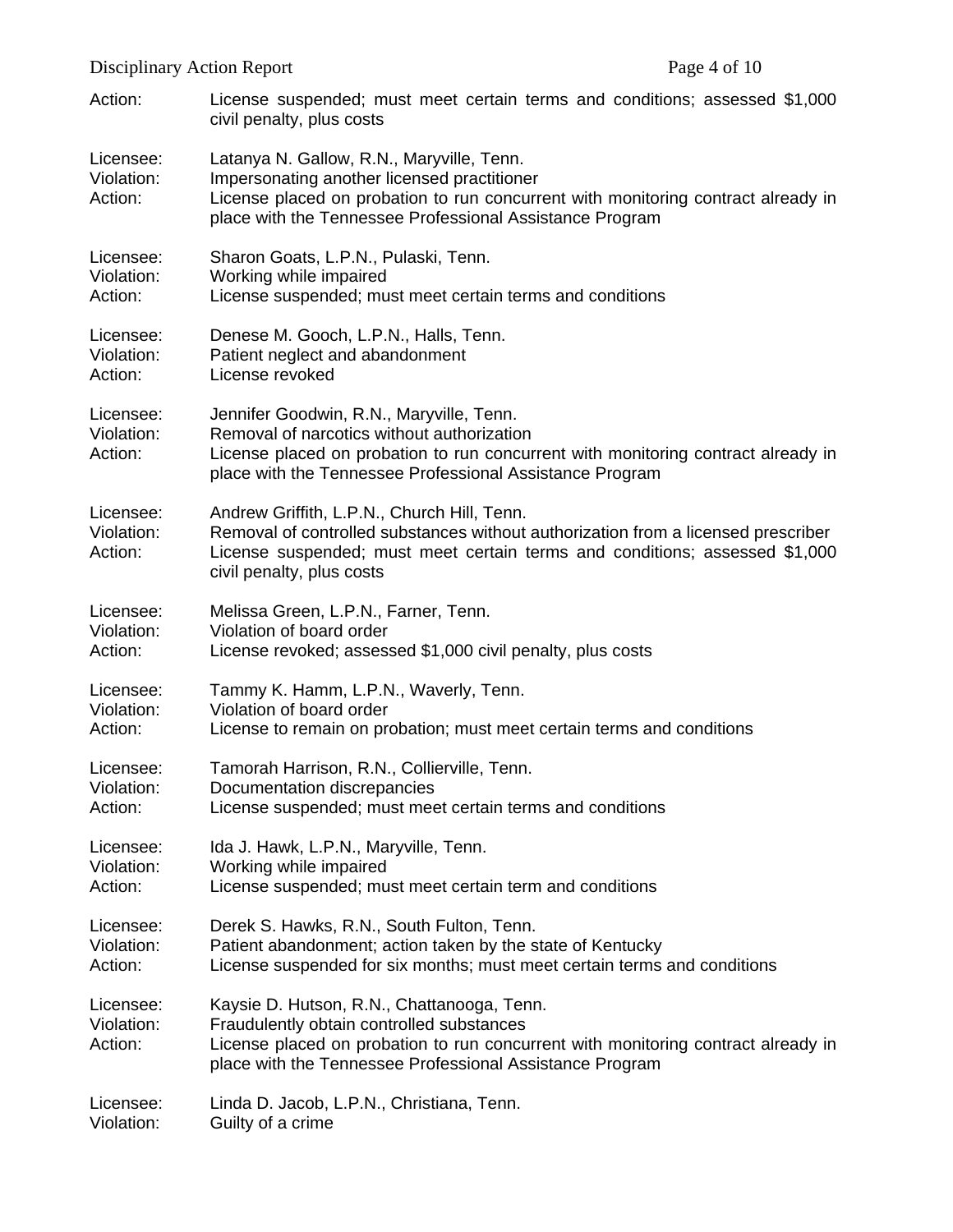| Action:                            | License revoked                                                                                                                                                                                                                                                     |
|------------------------------------|---------------------------------------------------------------------------------------------------------------------------------------------------------------------------------------------------------------------------------------------------------------------|
| Licensee:                          | Ranee' M. Jennings, L.P.N., Maryville, Tenn.                                                                                                                                                                                                                        |
| Violation:                         | Impersonating another licensed practitioner                                                                                                                                                                                                                         |
| Action:                            | License voluntarily surrendered/revoked                                                                                                                                                                                                                             |
| Licensee:                          | Beth Jenkins, R.N., Harrogate, Tenn.                                                                                                                                                                                                                                |
| Violation:                         | Removal of controlled substances without authorization                                                                                                                                                                                                              |
| Action:                            | License suspended; must meet certain terms and conditions                                                                                                                                                                                                           |
| Licensee:                          | Julie A. Jones, R.N., Gray, Tenn.                                                                                                                                                                                                                                   |
| Violation:                         | Violation of board order                                                                                                                                                                                                                                            |
| Action:                            | License revoked; assessed \$1,000 civil penalty, plus costs                                                                                                                                                                                                         |
| Licensee:                          | Robin L. Keller, R.N., Lebanon, Tenn.                                                                                                                                                                                                                               |
| Violation:                         | Violation of board order                                                                                                                                                                                                                                            |
| Action:                            | License voluntarily surrendered/revoked                                                                                                                                                                                                                             |
| Licensee:<br>Violation:<br>Action: | Carla B. Lawton, R.N., Huntingdon, Tenn.<br>Removal of a controlled substance; failed to maintain accurate records<br>License placed on probation to run concurrent with monitoring contract already in<br>place with the Tennessee Professional Assistance Program |
| Licensee:<br>Violation:<br>Action: | Windy Luttrell, R.N., Spring Hill, Tenn.<br>Guilty of a crime<br>License placed on probation to run concurrent with monitoring contract already in<br>place with the Tennessee Professional Assistance Program                                                      |
| Licensee:                          | Lori K. Martin, R.N., Dalton, Ga.                                                                                                                                                                                                                                   |
| Violation:                         | Removal of controlled substances; inaccurate charting of controlled substances                                                                                                                                                                                      |
| Action:                            | License placed on probation to run concurrent with state of Georgia action                                                                                                                                                                                          |
| Licensee:                          | Karen K. Moix, R.N., Nashville, Tenn.                                                                                                                                                                                                                               |
| Violation:                         | Addicted to the use of alcohol                                                                                                                                                                                                                                      |
| Action:                            | License voluntarily surrendered/revoked                                                                                                                                                                                                                             |
| Licensee:                          | Jennea E. Morrison, D.A., Whitwell, Tenn.                                                                                                                                                                                                                           |
| Violation:                         | Practicing without a license and appropriate certification                                                                                                                                                                                                          |
| Action:                            | Assessed \$1,000 civil penalty                                                                                                                                                                                                                                      |
| Licensee:                          | Marvin L. Moyers, Jr., L.P.N., Speedwell, Tenn.                                                                                                                                                                                                                     |
| Violation:                         | Guilty of a crime                                                                                                                                                                                                                                                   |
| Action:                            | License revoked; assessed \$2,000 civil penalty, plus costs                                                                                                                                                                                                         |
| Licensee:                          | Amy F. Norville, R.N., Jackson, Tenn.                                                                                                                                                                                                                               |
| Violation:                         | Removal of controlled substances; working while impaired                                                                                                                                                                                                            |
| Action:                            | License suspended; must meet certain terms and conditions                                                                                                                                                                                                           |
| Licensee:                          | Leigh Ann Oakley, R.N., Primm Springs, Tenn.                                                                                                                                                                                                                        |
| Violation:                         | Violation of board order                                                                                                                                                                                                                                            |
| Action:                            | License revoked; assessed \$1,000 civil penalty, plus costs                                                                                                                                                                                                         |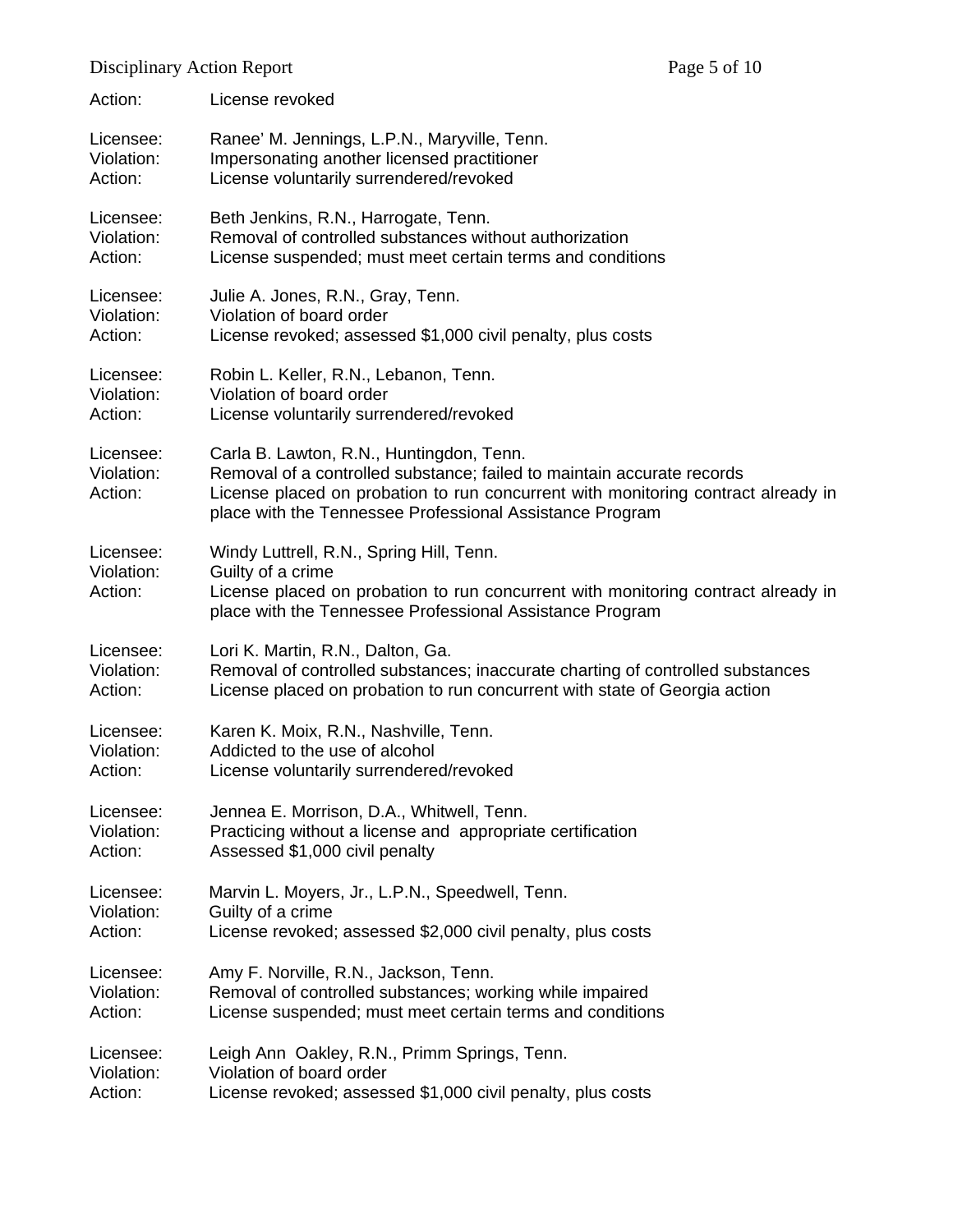| Licensee:<br>Violation:<br>Action: | Chadrick W. Owens, R.N., McMinnville, Tenn.<br>Discrepancies in dispensing medications; inconsistencies in documentation of<br>wasted excess dosages<br>License suspended; must meet certain terms and conditions |
|------------------------------------|-------------------------------------------------------------------------------------------------------------------------------------------------------------------------------------------------------------------|
|                                    |                                                                                                                                                                                                                   |
| Licensee:<br>Violation:            | Michele Porceddu (Summers), L.P.N., Nashville, Tenn.<br>Violation of board order                                                                                                                                  |
| Action:                            | License revoked; assessed \$1,000 civil penalty, plus costs                                                                                                                                                       |
| Licensee:<br>Violation:<br>Action: | Julia Porter, L.P.N., Sweetwater, Tenn.<br>Guilty of a crime<br>License suspended; must meet certain terms and conditions                                                                                         |
|                                    |                                                                                                                                                                                                                   |
| Licensee:<br>Violation:<br>Action: | Brenda Ray, R.N., Hamilton, Ala.<br>Action taken by state of Alabama<br>License revoked                                                                                                                           |
|                                    |                                                                                                                                                                                                                   |
| Licensee:<br>Violation:<br>Action: | John A. Salmon, L.P.N., Maryville, Tenn.<br>Guilty of a crime<br>License revoked                                                                                                                                  |
| Licensee:                          | Rachel Schubert, L.P.N., Knoxville, Tenn.                                                                                                                                                                         |
| Violation:                         | Guilty of a crime                                                                                                                                                                                                 |
| Action:                            | License suspended; must meet certain terms and conditions; assessed \$500 civil<br>penalty, plus costs                                                                                                            |
| Licensee:                          | Margot R. Sheppard, R.N., Clarksville, Tenn.                                                                                                                                                                      |
| Violation:<br>Action:              | Diversion of controlled substances for personal use<br>License placed on probation to run concurrent with monitoring contract already in<br>place with the Tennessee Professional Assistance Program              |
| Licensee:                          | Donna H. Smith, R.N., Elizabethton, Tenn.                                                                                                                                                                         |
| Violation:                         | Failure to maintain adequate records; removal of controlled substances without<br>authorization from a licensed prescriber                                                                                        |
| Action:                            | License revoked; assessed \$3,000 civil penalty, plus costs                                                                                                                                                       |
| Licensee:<br>Violation:<br>Action: | Sheila Sprayberry, R.N., Trenton, Ga.<br>Removal of controlled substances without authorization<br>License suspended; must meet certain terms and conditions                                                      |
|                                    |                                                                                                                                                                                                                   |
| Licensee:<br>Violation:<br>Action: | Beth A. Stephen, L.P.N., Linden, Tenn.<br>Falsified patient records<br>License revoked                                                                                                                            |
| Individual:                        | Betty M. Stone, R.N., Washougal, Wash. (Arizona Licensee)                                                                                                                                                         |
| Violation:<br>Action:              | Unprofessional conduct<br>Privilege to practice in Tennessee revoked                                                                                                                                              |
| Individual:                        | Raynita Thompson, Savannah, Tenn.                                                                                                                                                                                 |
| Violation:<br>Action:              | Fraudulently obtained nursing license; unlicensed practice<br>Assessed \$2,000 civil penalty                                                                                                                      |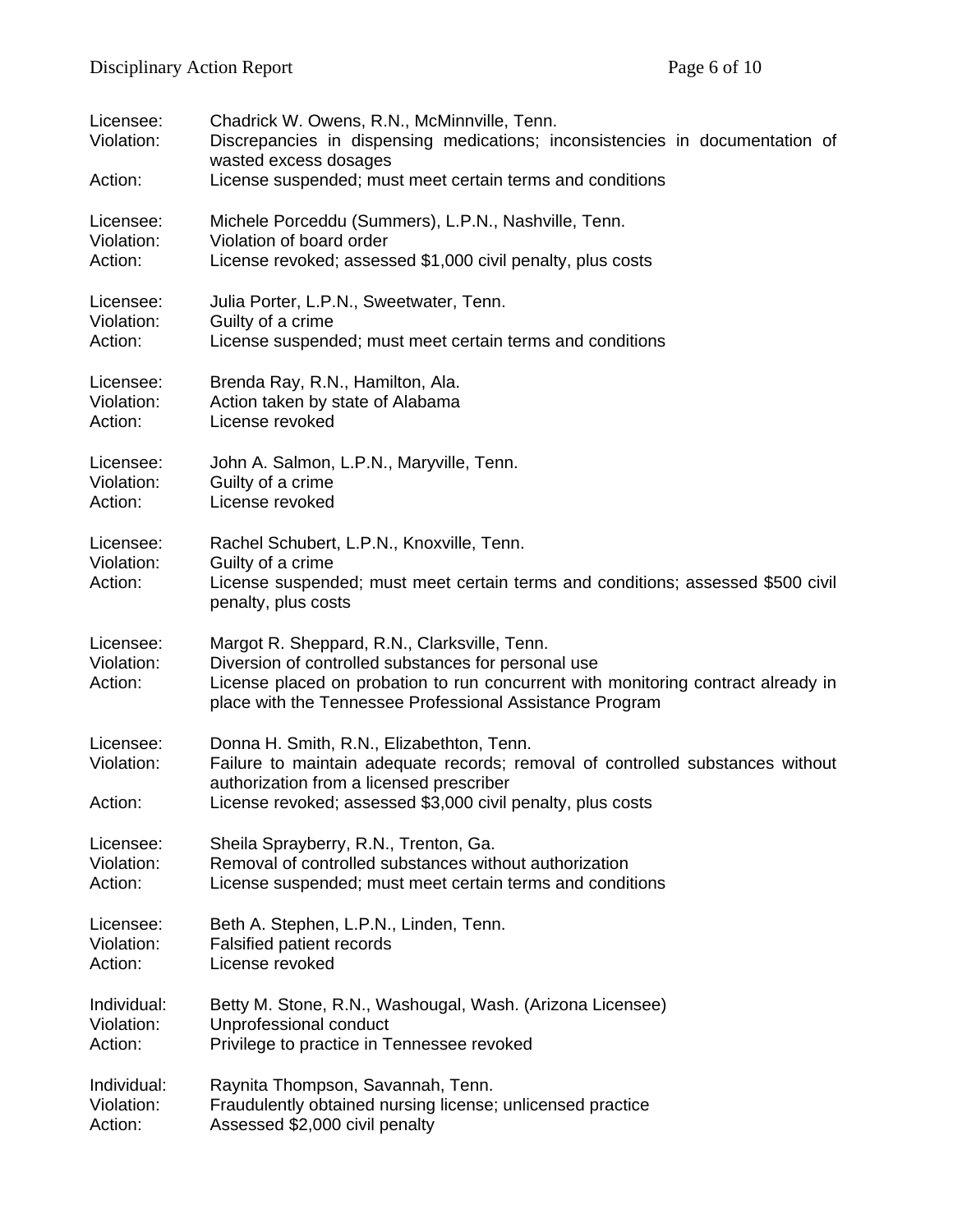| Licensee:                          | Lisa Tipton, R.N., Knoxville, Tenn.                                                                                                                                                                                                                    |
|------------------------------------|--------------------------------------------------------------------------------------------------------------------------------------------------------------------------------------------------------------------------------------------------------|
| Violation:                         | Action taken by the state of Illinois; impersonating another licensed practitioner                                                                                                                                                                     |
| Action:                            | License revoked                                                                                                                                                                                                                                        |
| Licensee:                          | Whitney Taylor Walker, R.N., Chattanooga, Tenn.*                                                                                                                                                                                                       |
| Violation:                         | Failed to maintain accurate patient records                                                                                                                                                                                                            |
| Action:                            | License suspended; must meet certain terms and conditions                                                                                                                                                                                              |
| Licensee:                          | Cynthia West, L.P.N., Milan, Tenn.                                                                                                                                                                                                                     |
| Violation:                         | Guilty of a crime; exercising undue influence to exploit the patient for financial gain                                                                                                                                                                |
| Action:                            | License revoked; assessed \$2,000 civil penalty, plus costs                                                                                                                                                                                            |
| Licensee:<br>Violation:<br>Action: | Laura Hubbard White, R.N., Harrogate, Tenn.<br>Removal of controlled substances without authorization<br>License placed on probation to run concurrent with monitoring contract already in<br>place with the Tennessee Professional Assistance Program |
| Licensee:                          | Julia O. Wilbur, R.N. Maryville, Tenn.                                                                                                                                                                                                                 |
| Violation:                         | Violation of board order                                                                                                                                                                                                                               |
| Action:                            | License voluntarily surrendered/revoked                                                                                                                                                                                                                |
| Licensee:<br>Violation:<br>Action: | Sharon E. Williams, R.N., Memphis, Tenn.<br>Unprofessional conduct<br>License placed on probation to run concurrent with two contracts entered with the<br>Transplant Institute; must meet certain terms and conditions                                |

*\*This practitioner was disciplined on June 2, 2010, and the information was not available in time for inclusion in last month's news release.* 

### **BOARD OF OCCUPATIONAL THERAPY**

| Licensee:<br>Violation:<br>Action: | Kimberly A. Adams, O.T.A., Nashville, Tenn.<br>Failed to properly maintain a sufficient number of continuing education credits<br>Assessed \$100 civil penalty; must submit two continuing education credits by the<br>end of the next calendar year |
|------------------------------------|------------------------------------------------------------------------------------------------------------------------------------------------------------------------------------------------------------------------------------------------------|
| Licensee:<br>Violation:<br>Action: | Patrice V. Daniels, O.T., Madison, Tenn.<br>Failed to properly maintain a sufficient number of continuing education credits<br>Assessed \$100 civil penalty; must submit two continuing education credits by the<br>end of the next calendar year    |
| Licensee:                          | Sherri L. Koci. O.T.A., Knoxville, Tenn.                                                                                                                                                                                                             |
| Violation:                         | Guilty of a crime                                                                                                                                                                                                                                    |
| Action:                            | License suspended; must meet certain terms and conditions                                                                                                                                                                                            |
| Licensee:                          | Lynda K. Seiter, O.T., Nashville, Tenn.                                                                                                                                                                                                              |
| Violation:                         | Failed to timely renew license                                                                                                                                                                                                                       |
| Action:                            | Assessed \$5,000 civil penalty                                                                                                                                                                                                                       |
| Licensee:                          | Janna L. Wilkerson, O.T., Shelbyville, Tenn.                                                                                                                                                                                                         |
| Violation:                         | Failed to properly maintain a sufficient number of continuing education credits                                                                                                                                                                      |
| Action:                            | Assessed \$100 civil penalty; must submit two continuing education credits by the                                                                                                                                                                    |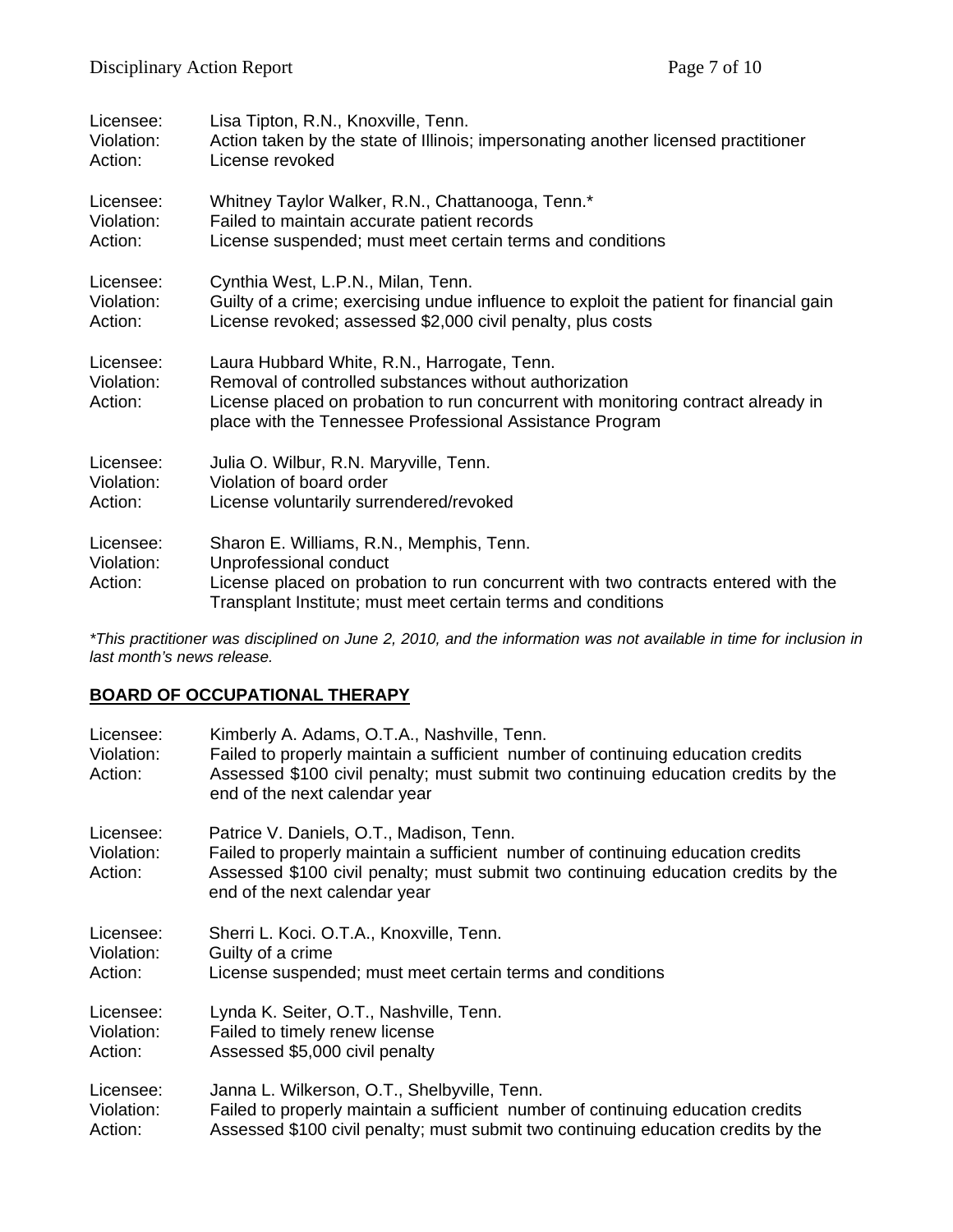end of the next calendar year

Licensee: Donald A. Wylie, II, O.T.A., Crossville, Tenn.

Violation: Failed to properly maintain a sufficient number of continuing education credits Action: Assessed \$100 civil penalty; must submit two continuing education credits by the end of the next calendar year

#### **BOARD OF PHARMACY**

Licensee: Sarah M. Birchfield, R.T., Morristown. Tenn. Violation: Removal of controlled substances without authorization from a licensed prescriber Action: Registration revoked

#### **ABUSE REGISTRY**

| Individual: | Darlene Donaldson, Nashville, Tenn.       |
|-------------|-------------------------------------------|
| Abuse:      | Neglect                                   |
| Profession: | Residential Support Staff (CNA - Revoked) |
| Individual: | Sammie Fleet, Jackson, Tenn.              |
| Abuse:      | Neglect/Physical                          |
| Profession: | <b>Direct Care Staff</b>                  |
| Individual: | Rebecca A. Garland, Elizabethton, Tenn.   |
| Abuse:      | Misappropriation/Neglect                  |
| Profession: | L.P.N.                                    |
| Individual: | Annette Garth, Chattanooga, Tenn.         |
| Abuse:      | Neglect                                   |
| Profession: | Home Manager                              |
| Individual: | Bobby L. Glover, Greeneville, Tenn.       |
| Abuse:      | Physical/Verbal/Emotional                 |
| Profession: | <b>Direct Support Staff</b>               |
| Individual: | Sophia Hall, Alcoa, Tenn.                 |
| Abuse:      | Neglect                                   |
| Profession: | <b>Direct Care Staff</b>                  |
| Individual: | Donna L. Hunley, Nashville, Tenn.         |
| Abuse:      | Misappropriation                          |
| Profession: | <b>Personal Assistant</b>                 |
| Individual: | Sylvere Karuranga, Nashville, Tenn.       |
| Abuse:      | <b>Physical/Neglect</b>                   |
| Profession: | Developmental Technician                  |
| Individual: | Ellen Kibler, Jamestown, Tenn.            |
| Abuse:      | Neglect                                   |
| Profession: | <b>Direct Care Staff</b>                  |
| Individual: | Christopher Ledlow, Waynesboro, Tenn.     |
| Abuse:      | <b>Physical/Neglect</b>                   |